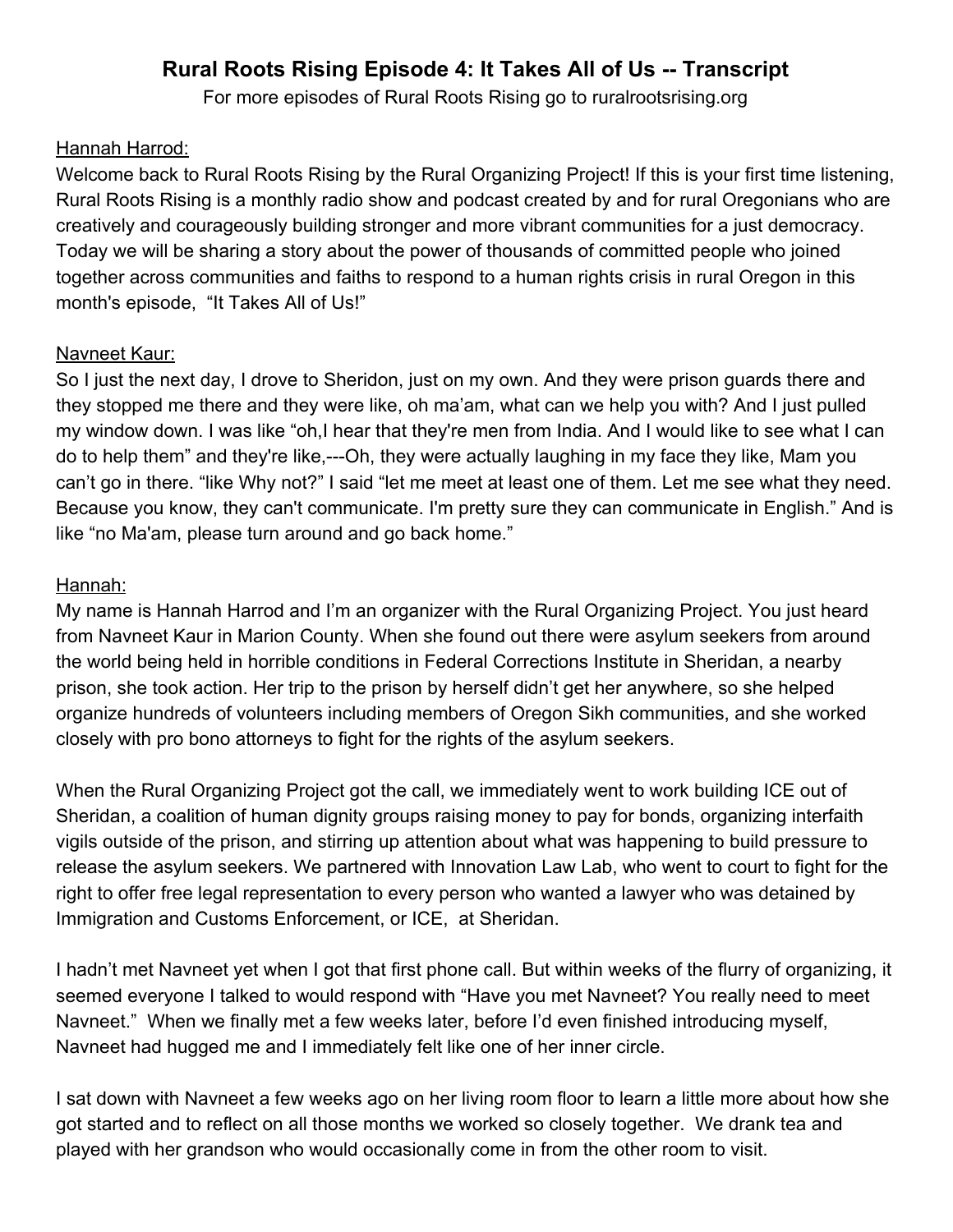#### *Music*

## Navneet:

My name is Navneet Kaur and I live in Salem. Salem is not a very huge city. And we have a really nice close knit community here.

I think there were about 110 men that were brought overnight to FCA Sheridan. And these men from all over the world, some from Mexico. Some from El Salvador from Brazil, South America, all parts of South America, from China from Nepal from India. Yeah, so many and from Bangladesh. From Bangladesh, so all over the world. The prison administration was unprepared for so many men that were brought there overnight. The head did not have enough space or other things to accommodate these guys.

## Hannah:

Would you tell me about how you started? How you got involved as an interpreter?

## Navneet:

*(laugh)*Yeah, that's an interesting story. So I just did not, when I stepped in, did not think that, first of all did not think that it will become such a big thing. I just thought, that "Oh, okay. They have legal representation and the lawyers need to help with interpretations." And then it just evolved into this big thing which I got involved in to at every, I think every level. So when I didn't know about these men even though I was closer to Sheridan then my friends and other community members in Portland. And so one of my friends from Portland he, or actually Vancouver area, called me and was like, "Oh, did you know this has happened? Did you know there's so many men from India in Sheridan?" I was like, "Hmmm, in Sheridan? What are they doing in Sheridan?"

And so I just because I'm a layman, a lay person, I had no idea about the legal system. I don't know how the prison system works or anything for that matter. So I just the next day, I drove to Sheridan, just on my own. I just drove to go when I got on to that road that leads to the main prison gate and saw a huge, like a pole running across to block, comings and goings. And there were prison guards there and they stopped me there and they were like, "hello ma'am, what can we help you with?" And I just pulled my window down and was like "ahh I hear that they're men from India. And I would like to see what I can do to help them" and they're like,---Oh, they were actually laughing in my face they like, Ma'am you can't go in there. "like Why not? let me meet at least one of them. Let me see what they need. Because you know, they can't communicate. I'm pretty sure they can't communicate in English." And they say "no Ma'am, please turn around and go back home."

And I had no, no other option just then to come back home and then again and again and again. I kept calling Victoria's too, you know what, I think the process still hadn't started. And then I think in like two or three days, I got a call from them that they needed help with interpretation. So yeah, then, that's how it got started.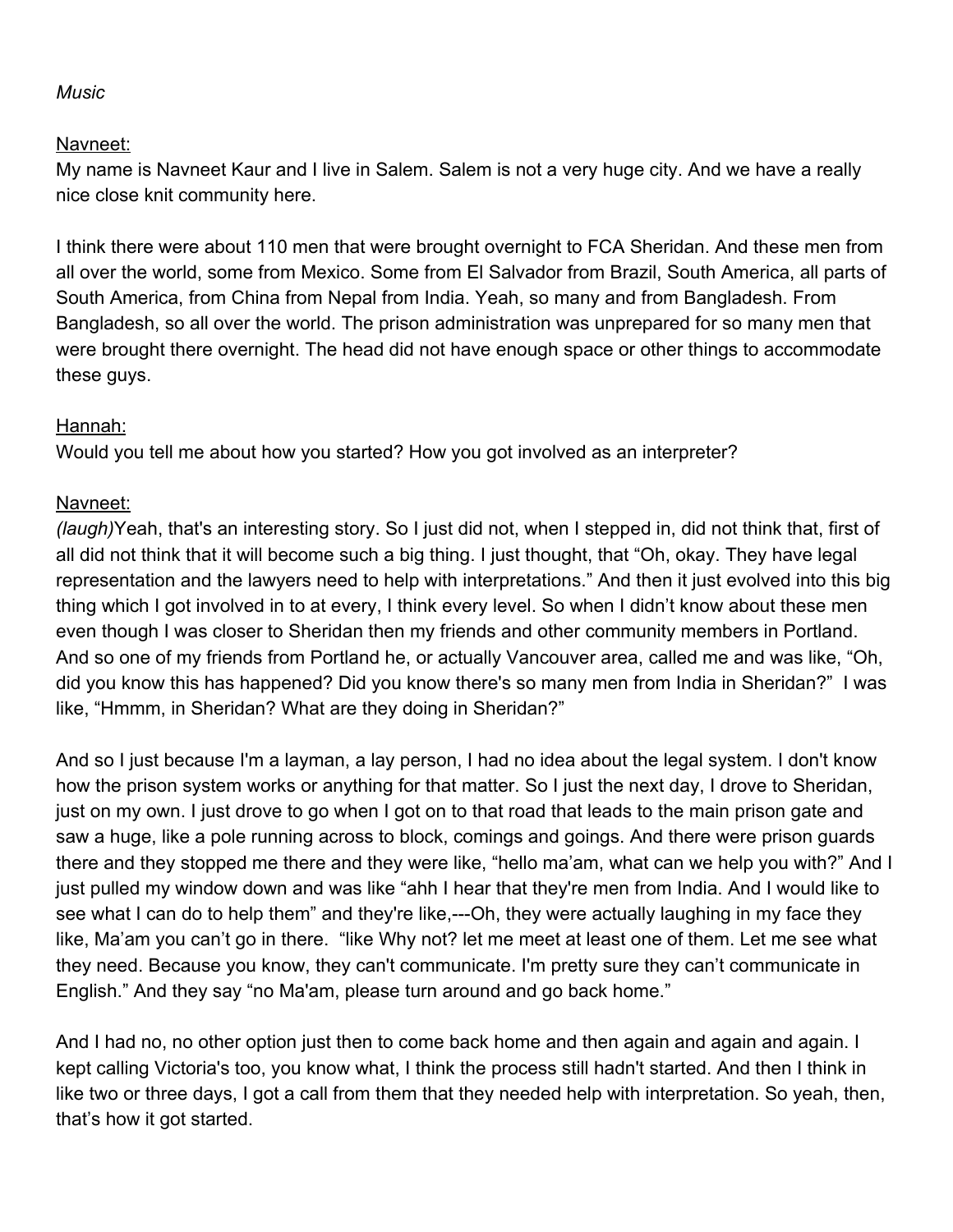## *Narration*

### Hannah:

Navneet learned that there was a growing network of people and organizations working to address the needs of the people being held at Sheridan. One of those organizations was Innovation Law Lab. They provided free legal representation to move people quickly through the first steps required to seek asylum. Stephen and Victoria, who Navneet just mentioned, are both staff with Innovation Law Lab. As Navneet joined in the work, she saw firsthand how the asylum-seekers held at Sheridan were being denied their basic human rights. Navneet took on a new role to help organize ways to address the daily indignities they were being subjected to.

## Navneet:

Think about us stepping into other countries to grant access to human rights to those populations in those countries, and then not give human rights to people that are in our own country. So how can we look the world in the eye and do that where we had hundreds and thousands of men, and let's just talk about the hundred plus men that were in here in Sheridan that were not given legal access at all, were not given interpreter services, because that was their right too, right? They could not speak our language, they could not express their needs. If one of them--- I remember people having gunshot wounds, not given any treatment or any medical attention. I remember someone having a heart problem that was not given medical aid. So I don't even know where to start. These are just the big things.

The little things being seeing them in tattered prison clothes--dirty and tattered. The men they had such bad body ordors because their uniforms or their their clothing was unwashed and that they did not have soaps to wash their bodies with. You know, the first time I saw - and I understand if that's a prison policy I don't know if it is - that I belong to the Sikh faith and there were many Sikh men in those people too. And the first time I saw like a six feet tall man walking in with his long hair and a beard and nothing to cover his, not even a beanie to cover his head with. And the first emotion that I felt were tears running down my face because that was the humiliation of the biggest kind that that person was facing

I remember one man that expressed feeling of feelings of so many others, and said, "You know, I wish we had just died where we were. I mean, it's worse than that. This life that they are, we've been living for the past three or four months is worse than that." It so it was really hard to see them suffering through all that. They thought that America was one of the nations that was really safe and really welcoming. And that's why they chose to come here and this is what we did to them.

I think I was really depressed at that time, I was really depressed. I remember one time, my children were here and I was just, I would just sit and stare into nothingness. And my husband said that, you know, "I feel like you leave. When you come home, you're not even home. I feel like that internally, you're still, in that prison you leave yourself there when you come back home, you don't really come back to us."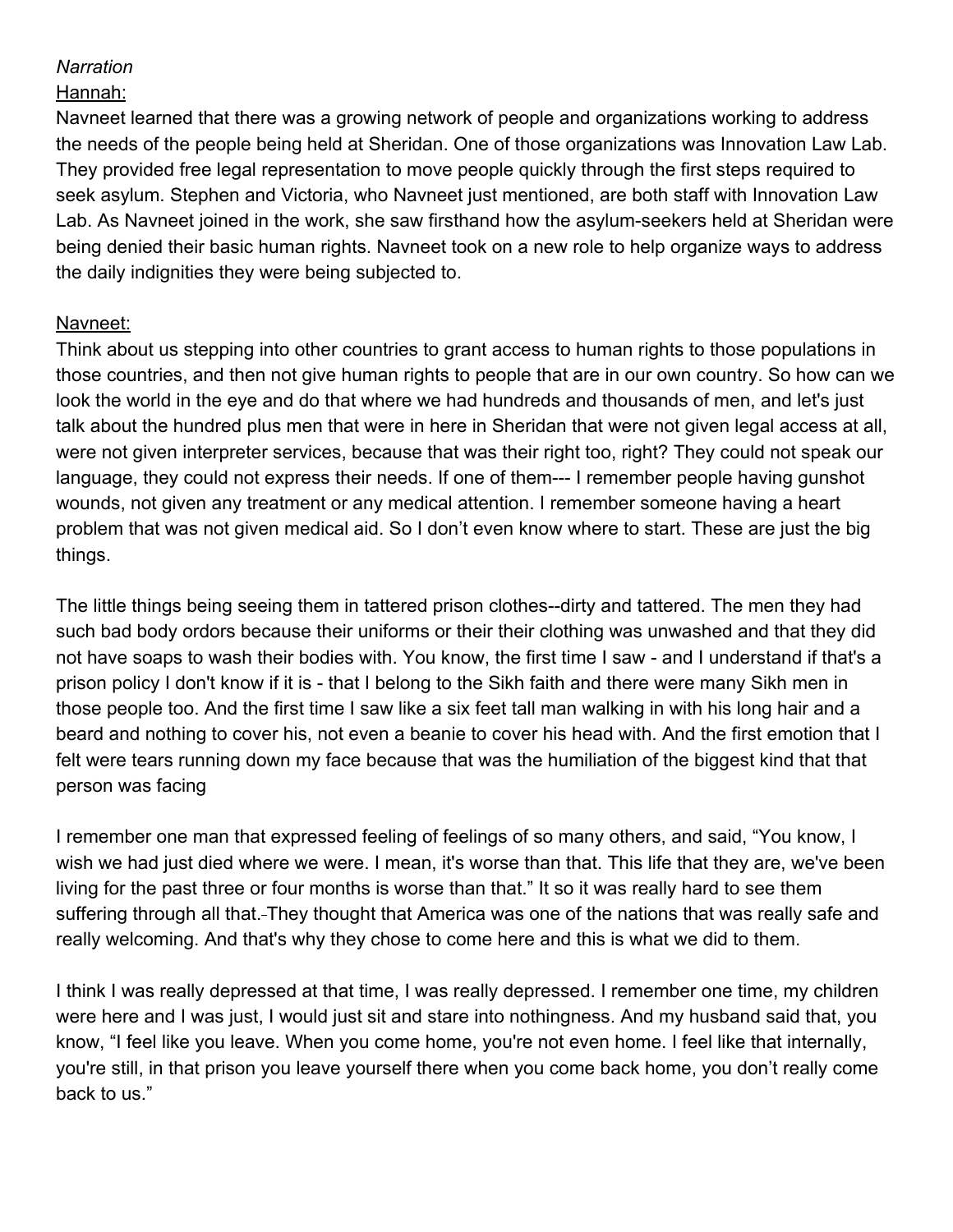I think that the drive was quite a bit. It's about 50, 45-50 minute drive. And then the process of getting into the prison was crazy even in itself. I remember that one time I was told to go back because I wasn't dressed decently enough. And I have not known myself to ever dress not decently. It's to do with my culture too. So I'm always like, covered, I'm covered up and always and so "No, no, you can't go in" and one time I think I was wearing an underwire bra that beeped and I was like I will take the bra off and put it in my purse No, you cannot take it in. And so I just took it off and put it in the locker like , "I'm going in like that" . What else can I do? You know? And one time I was told to, because I was not wearing, I don't know what he saw in my clothing. I went to my car and luckily I was driving my nephew's car that day and he had a gym bag in it where he had a t-shirt that he wore during a work out and it was stinking, but I wore it! I was like, yep! I'm not stopped, I'm going in. I know when I went in the prison the guard inside said "You know, if it were me I would have let you in. But it's about personal choices too, he can say no if he wants to." And I was like, "yep, I know that already - I've experienced that."

I remember one time that I was given a few names by the lawyers at Innovation Law Lab saying that all these people were being released today. And one, one or two of them they said "oh we haven't received any paperwork." And I said "I have the paperwork, how do you not have the paperwork?" and so even though that they were brought out and the whole process in the prison system went through they were not actually released at that time. So, I think that, It was just a horrible time, all in all. Because some of the bonds, some people were able to afford the bonds, and for some of them, the bonds were really high and then their parents in India and the sponsors here, were struggling to get that money.

#### Hannah:

Navigating prison visitation is really difficult. One of the things I've encountered when I've visited people in prison is the frustration with rules that often seem arbitrarily enforced. Whether your clothing is modest enough, whether staff at the prison put your name onto the list to be allowed visitation that day, or, whether the file of the person being released has reached the front office often feels like it changes by the day and depends on the staff people on shift.

Navneet also mentioned the challenge of coordinating with sponsors of the asylum-seekers. Sponsors are often relatives or friends who are responsible for helping asylum seekers to become permanent residents. Having a sponsor is one of the first steps in seeking asylum.

#### Navneet:

Like I remember calling the parents and the sponsors incessantly. Like Day and night "What are you guys doing?" And so what happened also was once these people were transferred to the prison system, their sponsors here even though they were related, they bailed out on them thinking that now they are criminals because they are in the criminal system now. That that might reflect on them and they might lose their own status or something like that.

And then few of them do not have sponsors. And I saw them, I remember one time telling, I was given the hard time, hard task of telling that guy that his sponsors bailed out and he just broke down right in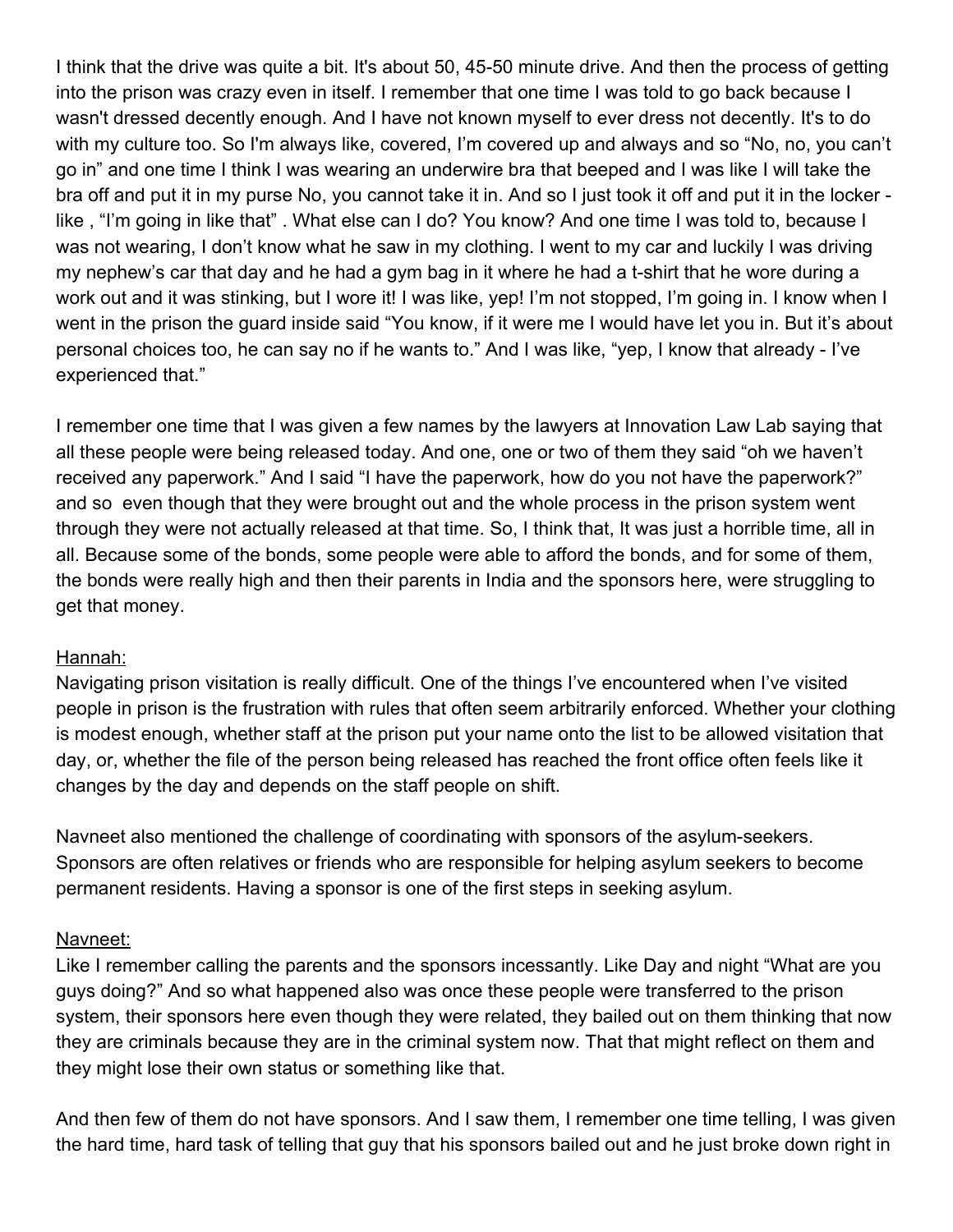front of me thinking "What am I going to do? I'm just going to be staying here for whatever time it takes to to get my to pass, my you know my case or you know whatever?" And I remember community coming together even for that, you know offering to be the sponsors.

That's the story so it was a long process, tedious process. I think the last guys got released in early september last few of them were released in early September. So that's a long time. To be detained because you're an asylee, or a refugee, and many of these guys have lost hope, lost faith, you know, in us even, you know, they were thinking again, you know, whether to trust us or not because it wasn't happening. And many of them lost their mental balance. For sure, at least two of them because of being detained for so long and being confined in such horrible circumstances that they were in. Yeah, very difficult, very difficult process.

## Hannah:

The important work taking place inside the prison was amplified outside by thousands of people from all over the state. Interfaith vigils were held outside Sheridan, which ended with the sharing of Langar. Langar is a community meal prepared at the Gurdwara and shared twice a day and on special occasions for anyone who needs it, as part of the commitment of Sikhs to ending hunger.

At the largest of the interfaith vigils, 1,200 people joined together in prayer and protest, whether Sikh or Quaker, Muslim or Evangelical Christian. And afterward everyone sat together in the grass on the hillside, sharing daal, rice and chapati with the barbed wire fence and the prison behind them.

Together everyday people built the foundation and then a movement home, from welcoming in new volunteers to making sure everyone had meaningful roles. We practiced our shared values by breaking bread together and building deep and lasting relationships for the long haul.

## Navneet:

It was an open park I could see like various fruit trees, and it wasn't like a flat ground or something as it has ups and downs and that some part of it was rocky too. And it was right outside the prison walls and you could see the barbed wire on top of the prison wall. We actually the first time we went there we did not know where our prisoners were kept. But the prisoners that we could see from there--we could actually look into the compound we could see the inside of the prison, so we just assumed that this was our population, the immigration detainees. But then later we were told that they were not, because the immigration detainees could not see out, we couldn't see them they were in a separate, like a building that was a guarded building actually, a walled building so they couldn't.

I think we all of us offered prayers in our own way. Like because these were interfaith vigils. So everyone one representative from one faith or two, we did our prayers, we sang. I remember the hymns from Christian communities or churches, from Indian Sikh communities. I remember one of the girls coming from Vancouver, offered prayers in Hindi one time, and then catching up on how things are going, what is happening inside the prison. And so I was a part of that updating too and then at the end, we shared meals together.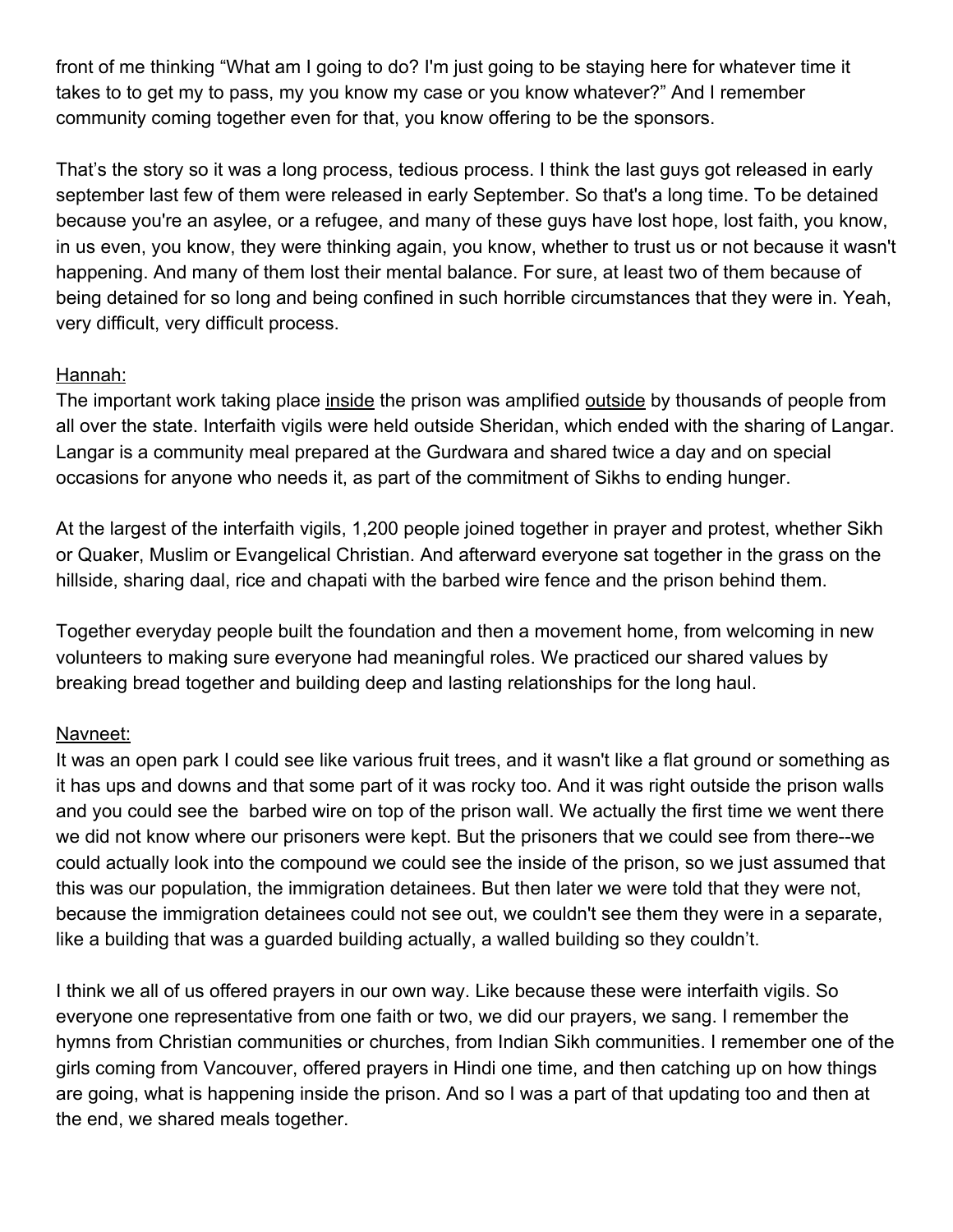So Langar is a big part of Sikh faith. We, that's that's the word of the guru, that we every Gurdwara must have Langar. And so that's why we wanted to provide Langar for everyone that was there and the community came together for cooking it and then we carried the big like casseroles or bowls or big utensils to Sheridan. Luckily it was a summer so there was no like "oh it's getting cold" and stuff like that. I remember the first time we cooked even though we cooked so much we fell short. So we bought pizzas from, I think it was Figaro's in town, in Sheridan. So we bought pizzas from them. And then from there on we knew like how much to cook. So I think we were getting so like good at it now. We knew like how much to prepare and how to bring it there.

The McMinnville communities were providing the speaker system or the you know the sound system. That was pretty amazing. I remember that, and organizing that in the open field was beautiful. I think that everything, just everything just fell in place, right? I think it's the spirit behind the heart behind it that matters. There was, nothing there was unorganized or disorganized. Just everything fell in place like real quick during those vigils. It's strengthened my belief in humanity and strengthened my belief in what the Guru's taught because What they taught was to do the right thing.

#### *Music*

### Hannah:

Thanks to the many people who held vigil outside the prison, created media attention, interpreted for people imprisoned at Sheridan or provided legal counsel, every asylum seeker passed their credible fear interview. It's the first step in the legal process of seeking asylum that establishes that you had reason to fear persecution or torture in your home country. As people were released, local organizers faced a new challenge: Where would they go next, and how would they get there? How could the community prepare to receive and support them in the weeks and months that followed?

## Navneet:

People as far as Eugene driving down here, to Salem even to first to Sheridan, and then to bring in, then bring them to Salem. And then from here on to the Portland airport. So then the original thing was where, where are they? So once they're out, where are they going to stay the night? And how are we going to transport them to the to the port to the airport or to the bus stations or to the train stations? So I think he connected with you and you set into motion or mobilized the welcome team. I was like, okay, "we have the Gurdwara." I told Stephen how we have a lot of beddings like mattresses and comforters and everything. And we have a lot of space. But there are only two rooms that are actually, like that have, like have proper bedframes and everything and Stephen was really like hesitant there. And I said "You know we could put the mattresses on the floor and stuff and there could be like even 50 we could accommodate like 50 at a time. There's such a huge Hall." And Stephen was a bit like hesitant and he was like, "I want them to feel humanized and respected again. So I don't want them to be staying in like sleeping on the floor." So I explained to him how it's like, for Indians, its cultural. So for events when we get together, we just lay the mattresses on the ground and we all sleep together. So then I think I convinced him and so that's how we offered the Salem Gurdwara.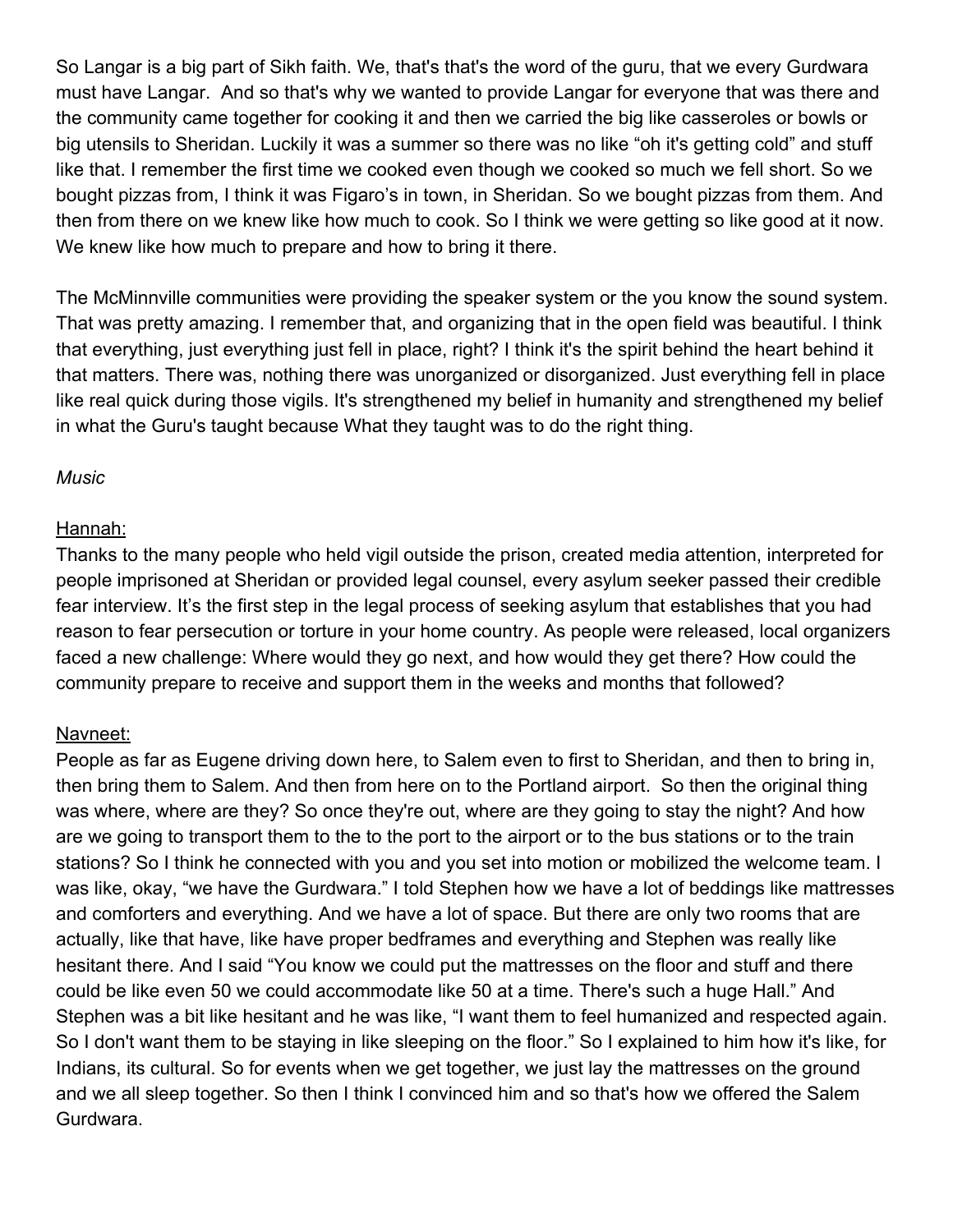You know, some of these men had left their countries, like, some of them years before, I know of one man who was stuck in Guatemala for over a year because his father passed away, and he had no funds to enable him to travel further. And so he was staying with this family where he was doing their household work to survive, to provide for his food and shelter. And so this is just the story of one man, but there were so many men who had left their homes for like who had been out in like different countries in dangerous circumstances for over a year. And just to get to America so that they could find that respite, which they did not get. And we have talked at length about that. So I think the word respite in this context was really powerful. Because once they got out, they were given this welcoming and loving environment where they will eat like home cooked meals and served to them in like this warm atmosphere so that they could be like, at ease and, and breathe, you know, breathe for once, in all this time.

### Hannah:

Many of us in rural communities often feel powerless against the neglect of our eroding social services, schools, and libraries and the forces that tear our communities apart, like ICE. Despite being stereotyped, criticized, and blamed for how our natural resources, labor, and wealth have been extracted, rural people continue to invest in building their communities and helping each other as best we can, patching together solutions from the resources and skills we can pool together with our neighbors.

The organizing that led to the release of asylum-seekers held at FCI Sheridan showed me that our rural communities have more power together than we realize. Our rural skills, like rugged interdependence and ingenuity, give us the tools we need to do this work.

You'll hear some faint background noise in this next part, because Navneet's grandson was playing with his mom in the other room.

## Navneet:

Seeing what happened at Sheridan I think that it was not just the lawyers that did all that, it was all of us together. So, I think community organizing is a big part of these things. So start with that, you know, reach out to people who are doing community organizing and tell us then, like, How can I be of help? What can I do? So that's all I think I can say right now. For me it's just because the community was already mobilized, and so I got in touch with those communities during the vigils and all that, I got involved. So get involved in these movements and these communities to help because I think we can take a singular person you can't do much. Right? I went to Sharidan right? By myself. I drove there. Did anything happen? It was once I became a part of this big community, this large, larger group that things started to happen.

You know, on the one hand, you're seeing the ugly face of humanity. And on the other you're seeing such a beautiful face of mankind. We're like all the communities come together to pray for people that they don't even know. To, you know, I remember that one time. Somebody threatened one of your volunteers, you know, "be careful, or somebody's gonna ram their car into you" or something like that. And in despite, in the face of that, that threat and danger and everything. We were steadfast and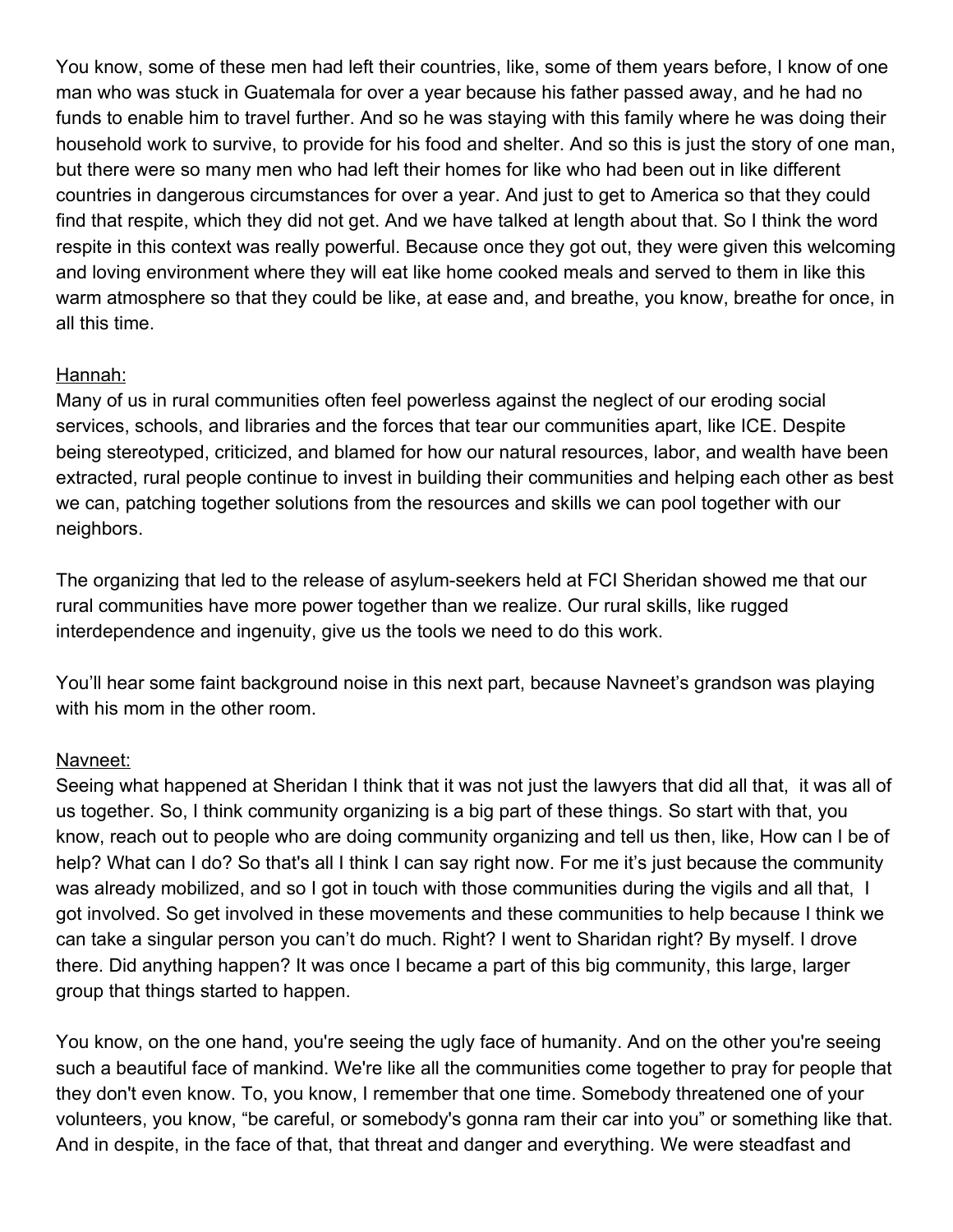there no matter what. So that was beautiful. To see that, I think that I need to remind myself more of that when I see the ugliness in humanity that I need to remind myself more of the beauty of communities that surround us.

## Hannah:

What have you found in your process of healing? And I'm sure that it's ongoing - not to say that it's over.

## Navneet:

Yeah, I just think that once I started seeing the process working that helped. And I think the system works, and I think I have experienced that. But it took so long for that system to get into action! That was really difficult.

## Hannah:

And it worked it seemed like, in many ways because so many people. Like it wouldn't have worked …

# Navneet:

No, No, it wouldn't have.

## Hannah:

If they wouldn't have had access to pro bono lawyers and interpreters, like yourself, and other people who took action.

## Navneet:

And I think that it was-the whole community that came together. You know, it was not just the lawyers. I know of other places that have had pro bono lawyers. And no, I know other places where they were - Let's take for example, there was some I don't remember the name of the city in in California, where there were over 700 such men detained and nothing happened there. Because the whole community did not come together like we did here. So that is what, that is what worked, that is what I love about Oregon.

## Hannah:

You have been listening to "It Takes All of Us," the fourth episode of Rural Roots Rising by the Rural Organizing Project: (try saying that 3 times fast!) a monthly radio show and podcast created by and for rural Oregonians who are creatively and courageously building stronger and more vibrant communities for a just democracy. Do you have any comments, questions, or reactions to what you just heard? Tell us what you think at info@ruralrootsrising.org!

You can Learn more about the organizing stories you heard here at ruralrootsrising.org. Our website also has more information and resources about the powerful organizing that led to the release of the people detained at FCI Sheridan.

We featured music from the Road Sodas, Etienne Roussel and King Peaks.